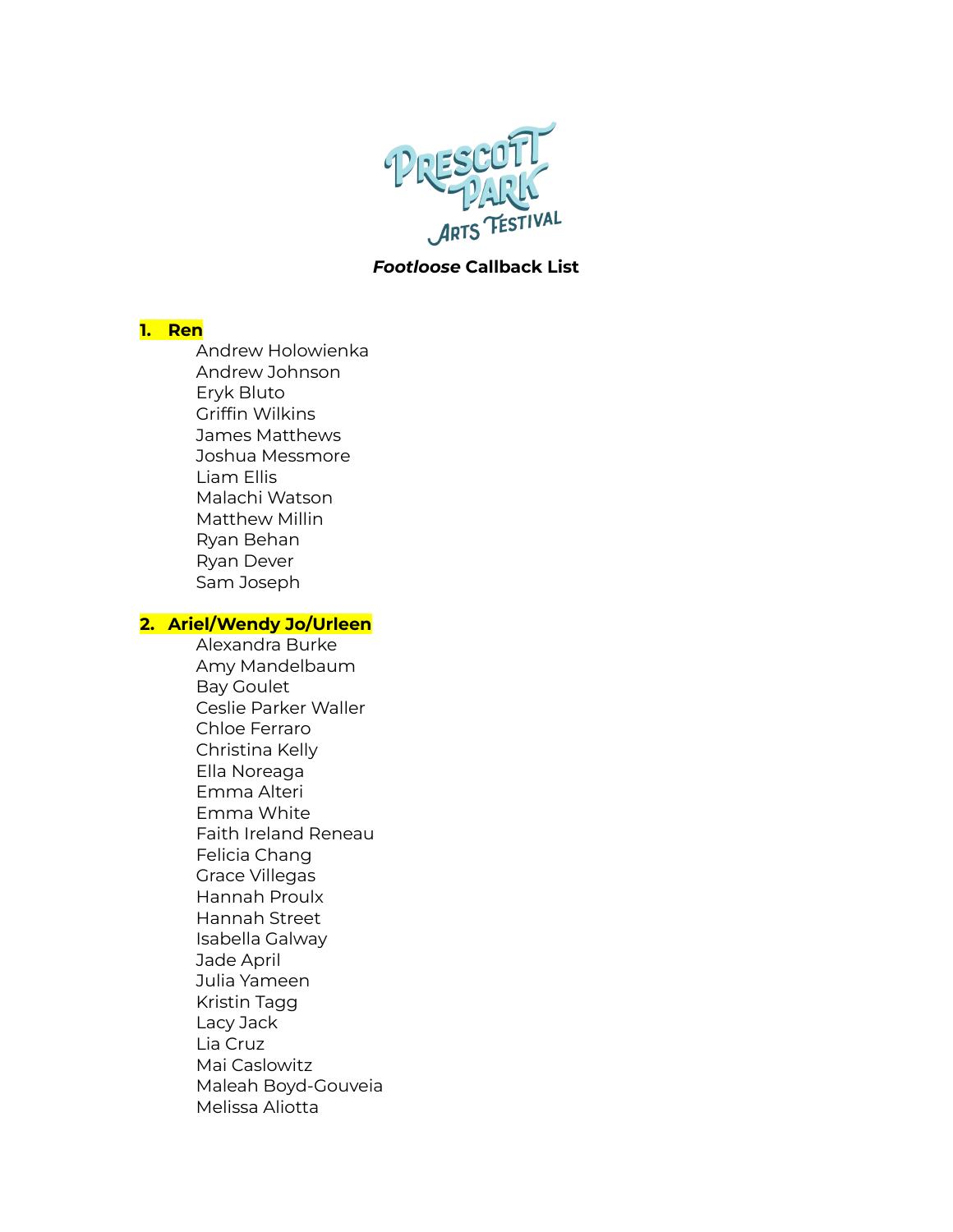Mollie Ackerly Moriel Behar Nadja Tomaszewski Shelby Zimmerman Tayler Aprile Tia Marie Apicella Tiffany Beckford Victoria Mesa

# **3. Reverend Shaw Moore**

Kevin Mahaney Kyle Sidders Paul Strand Rob Ross

### **4. Ethel**

Ava Mahan Hannah Proulx Katie Gall Linette Miles Madeleine Aubin Mia Gimenez Moriel Behar Olivia Fonseca Rachel Barkalow Sarah Flagg

# **5. Vi**

Ava Mahan Hannah Proulx Katie Gall Lillian Whelan Linette Miles Madeleine Aubin Mia Gimenez Moriel Behar Rachel Barkalow Sarah Flagg

### **6. Willard**

Andrew Johnson Chris Ritchie Kyle Sidders Liam Ellis Tate McElhaney Zeke Solis

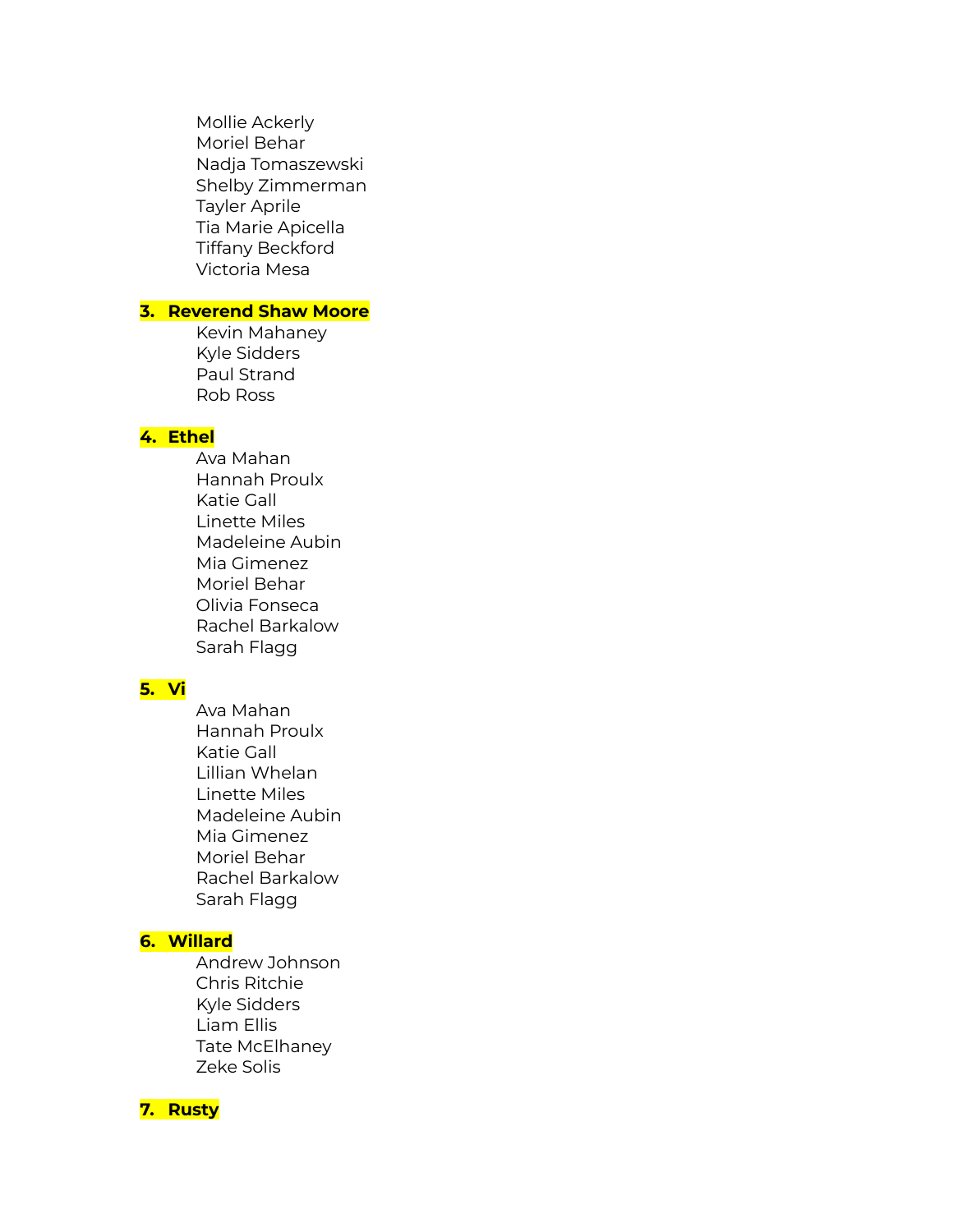Abbi Roe Alexandra Burke Ashley Tsimtsos Bay Goulet Deidre Thompson Emma Alteri Emma White Grace Brad Grace McLean Iraya Catalina Cress Isabella Galway Jolie Smith Julia Yameen Kaylin Moriarity Liam Blanchard Mai Caslowitz Maleah Boyd-Gouveia Melissa Aliotta Moriel Behar Sara Chemi Savanna Worthington Sophie Calderwood Tayler Aprile Tia Marie Apicella Victoria Mesa

### **8. Chuck**

Andrew Johnson Chris Ritchie Eryk Bluto Jack Yeater James Matthews Joshua Messmore Liam Ellis Malachi Watson Nash Dawson Ryan Dever Taylor Hendricks Zeke Solis

#### **9. Cowboy Bob**

Andrew Johnson Chris Ritchie Eryk Bluto Jack Yeater Jordan Chall Liam Ellis Malachi Watson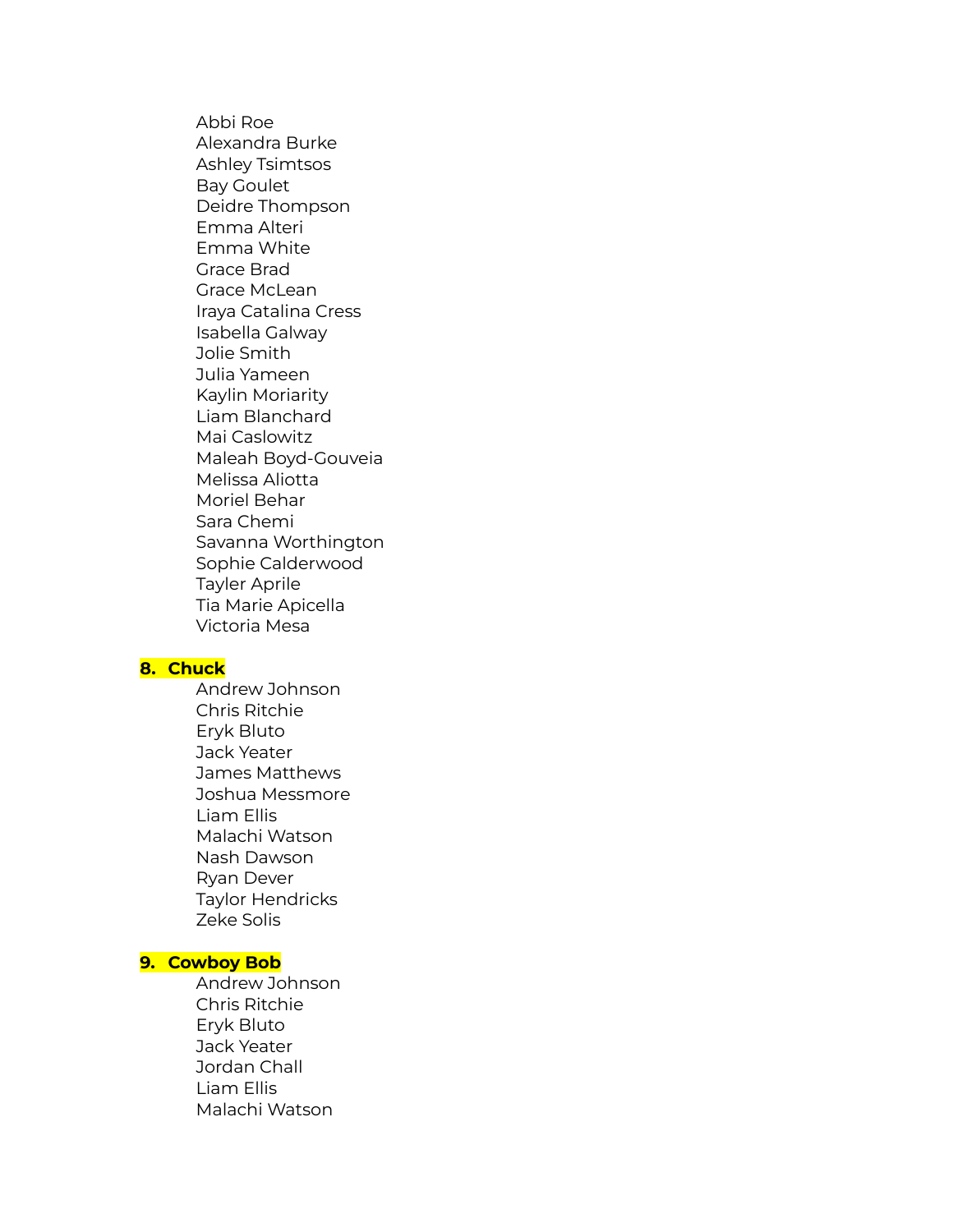Nash Dawson Ryan Dever Sam Flurey Taylor Hendricks Zeke Solis

# **10. Female-Identifying Ensemble**

Abbi Roe Alexandra Burke Alexandra Lopez Amanda Motzkin Ashley Tsimtsos Ava Mahan Bay Goulet Briar MacDonald Caitlyn Efner Chloe Castellano Chloe Ferraro Deidre Thompson Ella Luke Ella Noreaga Elle Shaheen Emma Alteri Emma Sucato Emma White Estefania Rincon Faith Ireland Reneau Felicia Chang Grace Brad Grace McLean Grace Villegas Greta Swartz Iraya Catalina Cress Isabella Galway Jolie Smith Julia Yameen Kaci Kneeland Kaitlyn Beauchemin Kate Drury Keila Wong Kerris Parkington Krista Farrell Kristin Tagg Lacy Jack Lillian Whelan Lizzie Schwarze Madeleine Aubin Megan Kempton